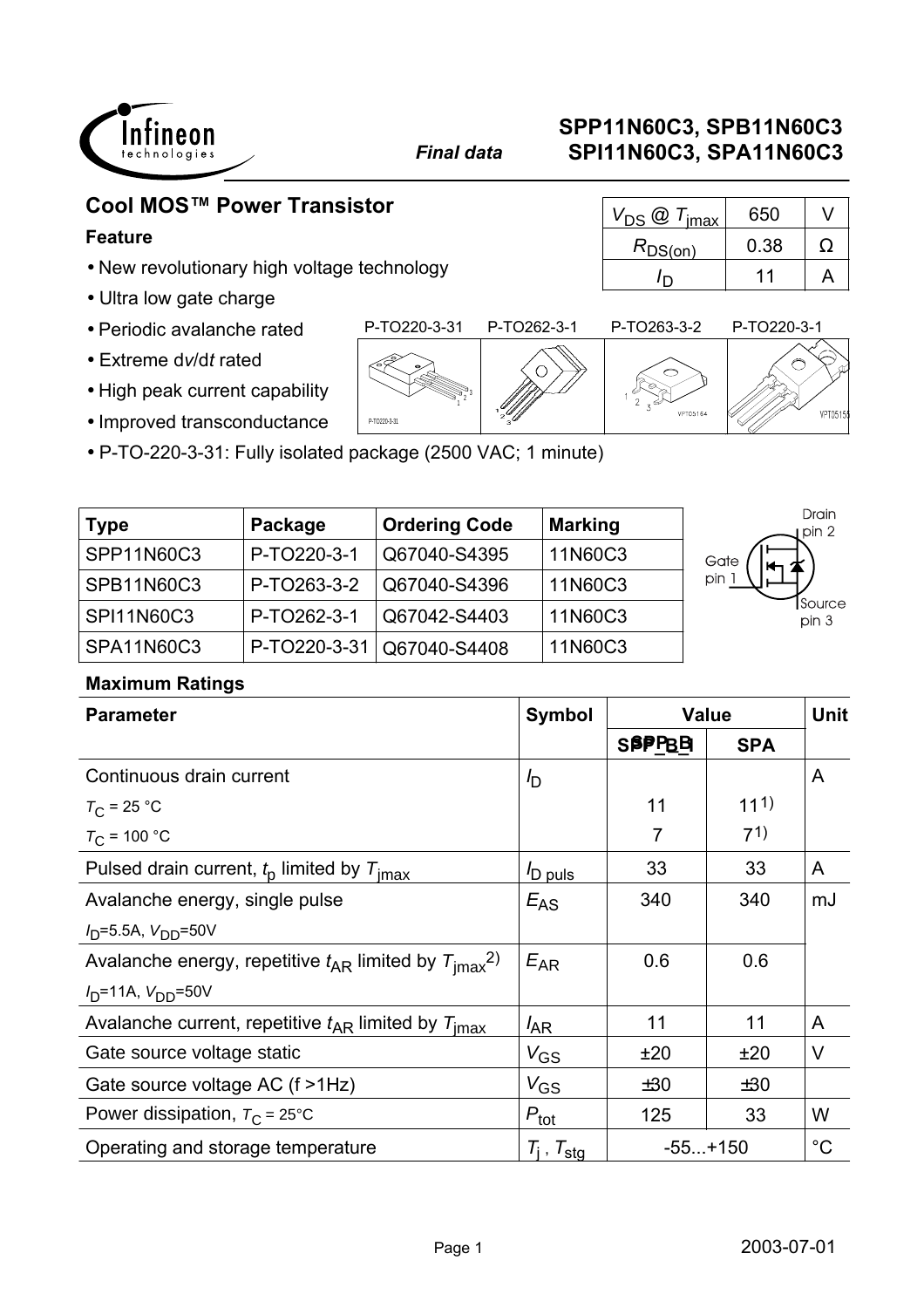

### **Maximum Ratings**

| <b>Parameter</b>                               | Symbol | <b>Value</b> | <b>Unit</b> |
|------------------------------------------------|--------|--------------|-------------|
| Drain Source voltage slope                     | dv/dt  | 50           | V/ns        |
| $V_{DS}$ = 480 V, $I_D$ = 11 A, $T_i$ = 125 °C |        |              |             |

#### **Thermal Characteristics**

| <b>Parameter</b>                                | <b>Symbol</b>          |      | <b>Values</b> |      | <b>Unit</b> |
|-------------------------------------------------|------------------------|------|---------------|------|-------------|
|                                                 |                        | min. | typ.          | max. |             |
| Thermal resistance, junction - case             | $R_{thJC}$             |      |               | 1    | K/W         |
| Thermal resistance, junction - case, FullPAK    | $R_{thJC, FP}$         |      |               | 3.8  |             |
| Thermal resistance, junction - ambient, leaded  | $R_{thJA}$             |      |               | 62   |             |
| Thermal resistance, junction - ambient, FullPAK | $R_{th, IA, FP}$       |      |               | 80   |             |
| SMD version, device on PCB:                     | $R_{thJA}$             |      |               |      |             |
| @ min. footprint                                |                        |      |               | 62   |             |
| $@6$ cm <sup>2</sup> cooling area 3)            |                        |      | 35            |      |             |
| Soldering temperature,                          | $\tau_{\textsf{gold}}$ |      |               | 260  | $^{\circ}C$ |
| 1.6 mm (0.063 in.) from case for $10s^{4}$      |                        |      |               |      |             |

## **Electrical Characteristics,** at *T*j =25°C unless otherwise specified

| <b>Parameter</b>                 | <b>Symbol</b>    | <b>Conditions</b>                                       | <b>Values</b> |      |      | <b>Unit</b> |
|----------------------------------|------------------|---------------------------------------------------------|---------------|------|------|-------------|
|                                  |                  |                                                         | min.          | typ. | max. |             |
| Drain-source breakdown voltage   |                  | $V_{\rm (BR)DSS}$ $V_{\rm GS}$ =0V, $I_{\rm D}$ =0.25mA | 600           |      |      | V           |
| Drain-Source avalanche           | $V_{\rm (BR)DS}$ | $V_{GS} = 0V$ , $I_{D} = 11A$                           |               | 700  |      |             |
| breakdown voltage                |                  |                                                         |               |      |      |             |
| Gate threshold voltage           | $V_{GS(th)}$     | $V_D$ =500µA, $V_{GS}$ = $V_{DS}$                       | 2.1           | 3    | 3.9  |             |
| Zero gate voltage drain current  | $I_{\text{DSS}}$ | $V_{DS} = 600V$ , $V_{GS} = 0V$ ,                       |               |      |      | μA          |
|                                  |                  | $T_i = 25^\circ \text{C}$                               |               | 0.1  | 1    |             |
|                                  |                  | $T_i = 150$ °C                                          |               |      | 100  |             |
| Gate-source leakage current      | $I_{GSS}$        | $V_{GS}$ =30V, $V_{DS}$ =0V                             |               |      | 100  | nA          |
| Drain-source on-state resistance | $R_{DS(on)}$     | $V_{GS}$ =10V, $I_{D}$ =7A                              |               |      |      | $\Omega$    |
|                                  |                  | $T_i = 25^\circ \text{C}$                               |               | 0.34 | 0.38 |             |
|                                  |                  | $T_i = 150$ °C                                          |               | 0.92 |      |             |
| Gate input resistance            | $R_{\rm G}$      | f=1MHz, open drain                                      |               | 0.86 |      |             |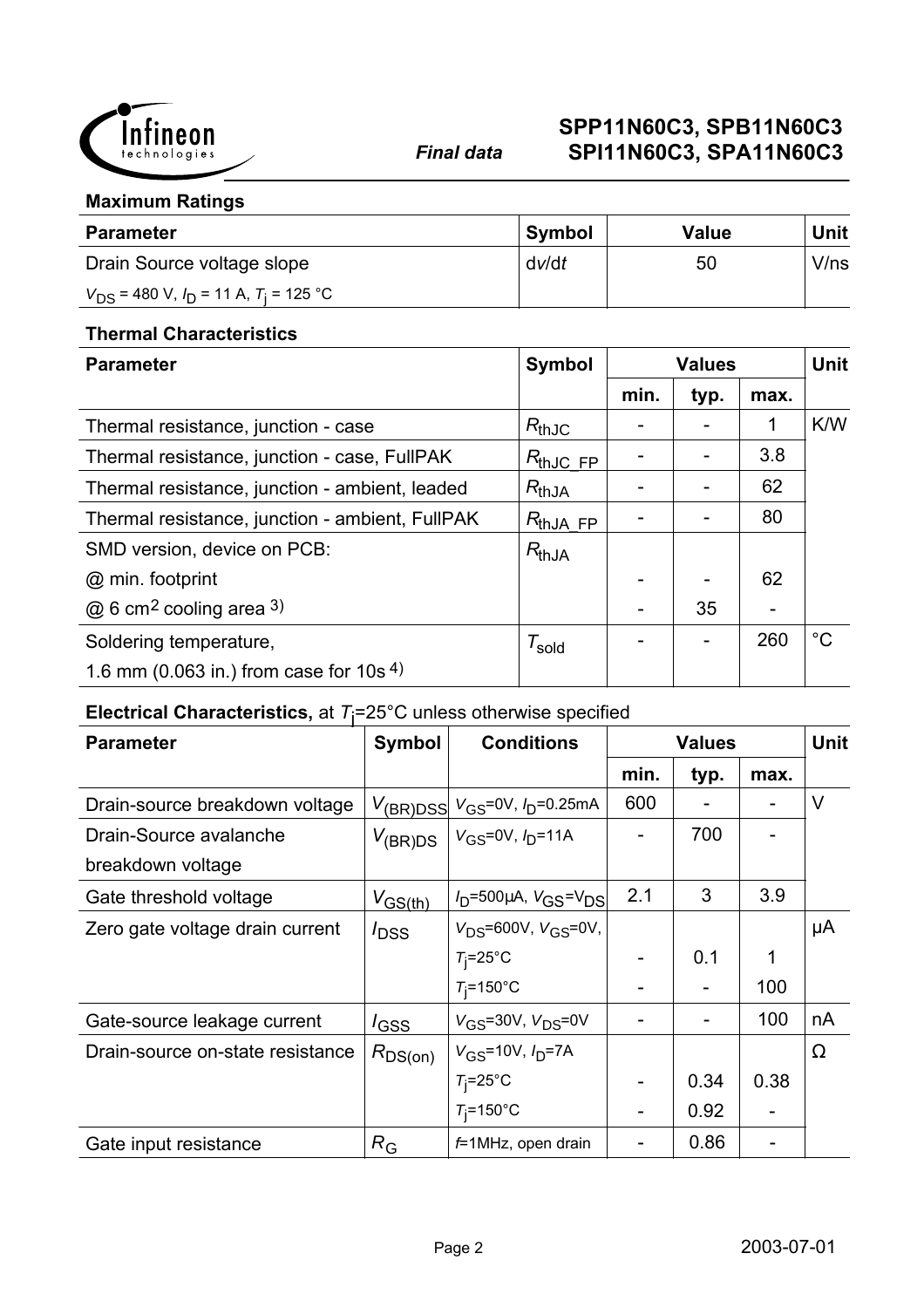

#### **Electrical Characteristics**

| <b>Parameter</b>                    | <b>Symbol</b>         | <b>Conditions</b>                           | <b>Values</b> |      |      | <b>Unit</b> |
|-------------------------------------|-----------------------|---------------------------------------------|---------------|------|------|-------------|
|                                     |                       |                                             | min.          | typ. | max. |             |
| Transconductance                    | $g_{\text{fs}}$       | $V_{DS} \geq 2 \times 10^{4} R_{DS(0n)max}$ |               | 8.3  |      | S           |
|                                     |                       | $ID=7A$                                     |               |      |      |             |
| Input capacitance                   | $C_{\text{iss}}$      | $V_{GS} = 0V$ , $V_{DS} = 25V$ ,            |               | 1200 |      | pF          |
| Output capacitance                  | $C_{\rm 0SS}$         | $f=1$ MHz                                   |               | 390  |      |             |
| Reverse transfer capacitance        | $C_{rs\underline{s}}$ |                                             |               | 30   |      |             |
| Effective output capacitance, $5$ ) | $C_{O(\text{er})}$    | $V_{GS} = 0V$ ,                             |               | 45   |      |             |
| energy related                      |                       | $V_{DS} = 0V$ to 480V                       |               |      |      |             |
| Effective output capacitance, $6$ ) | $C_{\rm o(tr)}$       |                                             |               | 85   |      |             |
| time related                        |                       |                                             |               |      |      |             |
| Turn-on delay time                  | $t_{d(on)}$           | $V_{DD} = 380V$ , $V_{GS} = 0/10V$ ,        |               | 10   |      | ns          |
| Rise time                           | $t_{\sf r}$           | $I_{D} = 11A,$                              |               | 5    |      |             |
| Turn-off delay time                 | $t_{d(Off)}$          | $R_G = 6.8\Omega$                           |               | 44   | 70   |             |
| <b>Fall time</b>                    | t <sub>f</sub>        |                                             |               | 5    | 9    |             |

#### **Gate Charge Characteristics**

| Gate to source charge | $Q_{\text{gs}}$   | $V_{DD}$ =480V, $I_{D}$ =11A | -                        | 5.5 |    | пC |
|-----------------------|-------------------|------------------------------|--------------------------|-----|----|----|
| Gate to drain charge  | $\rm{Q_{gd}}$     |                              | $\overline{\phantom{0}}$ | 22  |    |    |
| Gate charge total     | ${\sf Q}_{\sf q}$ | $V_{DD}$ =480V, $I_D$ =11A,  |                          | 45  | 60 |    |
|                       |                   | $V_{\rm GS} = 0$ to 10V      |                          |     |    |    |
| Gate plateau voltage  | $V_{(plateau)}$   | $V_{DD} = 480V, I_D = 11A$   | -                        | 5.5 |    |    |

1Limited only by maximum temperature

<sup>2</sup>Repetitve avalanche causes additional power losses that can be calculated as  $P_{AV} = E_{AR} * f$ .

3Device on 40mm\*40mm\*1.5mm epoxy PCB FR4 with 6cm² (one layer, 70 µm thick) copper area for drain connection. PCB is vertical without blown air.

4Soldering temperature for TO-263: 220°C, reflow

 $5C_{O(er)}$  is a fixed capacitance that gives the same stored energy as  $C_{oss}$  while  $V_{DS}$  is rising from 0 to 80%  $V_{DSS}$ .

 ${}^6C_{\text{o(tr)}}$  is a fixed capacitance that gives the same charging time as  $C_{\text{oss}}$  while  $V_{\text{DS}}$  is rising from 0 to 80%  $V_{\text{DSS}}$ .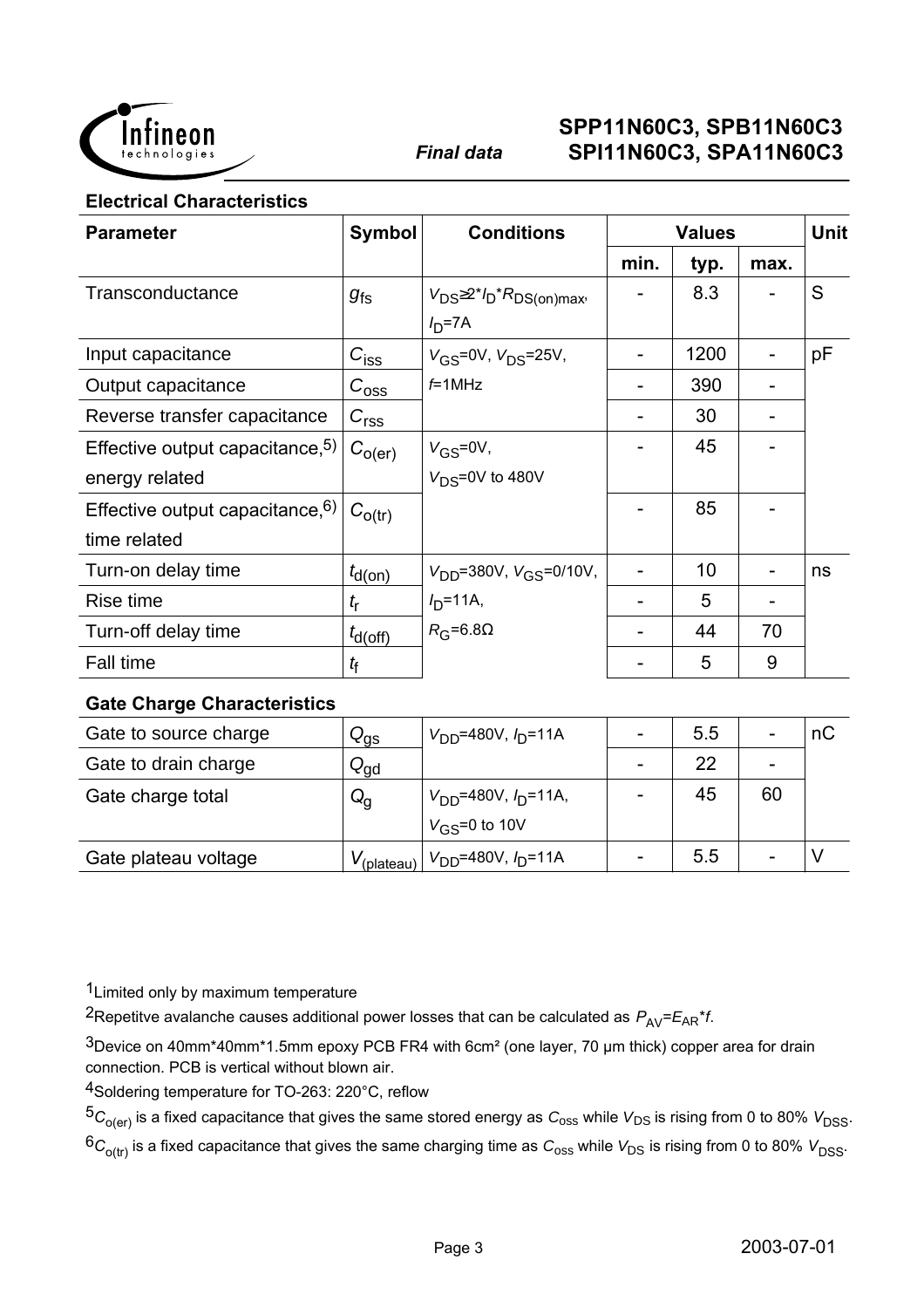

**Electrical Characteristics**

| <b>Parameter</b>              | <b>Symbol</b>    | <b>Conditions</b>          | <b>Values</b>            |      |      | <b>Unit</b> |
|-------------------------------|------------------|----------------------------|--------------------------|------|------|-------------|
|                               |                  |                            | min.                     | typ. | max. |             |
| Inverse diode continuous      | $I_{\rm S}$      | $T_{\rm C}$ =25°C          |                          |      | 11   | A           |
| forward current               |                  |                            |                          |      |      |             |
| Inverse diode direct current, | $I_{SM}$         |                            |                          |      | 33   |             |
| pulsed                        |                  |                            |                          |      |      |             |
| Inverse diode forward voltage | $V_{SD}$         | $V_{GS} = 0V, I_F = I_S$   |                          | 1    | 1.2  | V           |
| Reverse recovery time         | $t_{\rm{rr}}$    | $V_R$ =480V, $I_F = I_S$ , |                          | 400  | 600  | ns          |
| Reverse recovery charge       | $Q_{rr}$         | $di_F/dt = 100A/\mu s$     |                          | 6    |      | $\mu$ C     |
| Peak reverse recovery current | $I_{\text{rrm}}$ |                            | $\overline{\phantom{a}}$ | 41   |      | A           |
| Peak rate of fall of reverse  | $di_{rr}/dt$     | $T_i = 25$ °C              | $\overline{\phantom{a}}$ | 1200 |      | $A/\mu s$   |
| recovery current              |                  |                            |                          |      |      |             |

## **Typical Transient Thermal Characteristics**

| <b>Symbol</b>      |                     | <b>Value</b>                                                                   | <b>Unit</b> | <b>Symbol</b><br><b>Value</b>                                                     |                          |            | <b>Unit</b> |
|--------------------|---------------------|--------------------------------------------------------------------------------|-------------|-----------------------------------------------------------------------------------|--------------------------|------------|-------------|
|                    | SPP_B_I             | <b>SPA</b>                                                                     |             |                                                                                   | SPP_B_I                  | <b>SPA</b> |             |
| $R_{th1}$          | 0.015               | 0.15                                                                           | K/W         | $C_{\underline{th1}}$                                                             | 0.0001878                | 0.0001878  | Ws/K        |
| $R_{th2}$          | 0.03                | 0.03                                                                           |             | $C_{th2}$                                                                         | 0.0007106                | 0.0007106  |             |
| $R_{th3}$          | 0.056               | 0.056                                                                          |             | $C_{th3}$                                                                         | 0.000988                 | 0.000988   |             |
| $R_{th4}$          | 0.197               | 0.194                                                                          |             | $C_{\underline{th4}}$                                                             | 0.002791                 | 0.002791   |             |
| $R_{\mathsf{th5}}$ | 0.216               | 0.413                                                                          |             | $C_{th5}$                                                                         | 0.007285                 | 0.007401   |             |
| $R_{th6}$          | 0.083               | 2.522                                                                          |             | $C_{\underline{th6}}$                                                             | 0.063                    | 0.412      |             |
|                    | $P_{\text{tot}}(t)$ | $T_{\rm j}$<br>$R_{\underline{th1}}$<br>$\Gamma$ C <sub>th2</sub><br>$C_{th1}$ |             | $R_{\underline{th},n}$<br>$\mathbf{T}_{\texttt{case}}$<br>$C_{th,n}$<br>$T_{amb}$ | <b>External Heatsink</b> |            |             |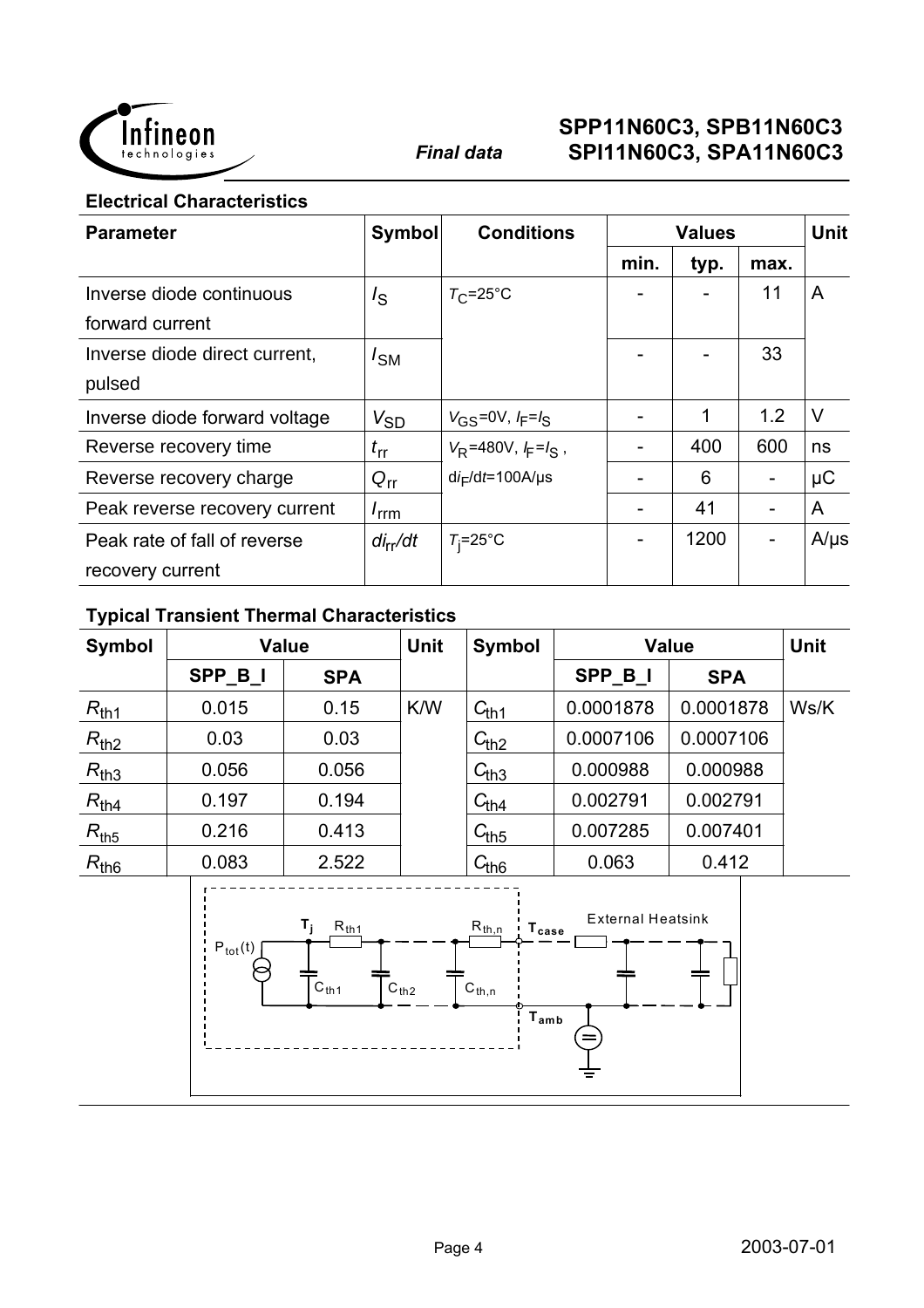

#### **1 Power dissipation**

 $P_{\text{tot}} = f(T_C)$ 



### **3 Safe operating area**

 $I_D = f(V_{DS})$ parameter :  $D = 0$ ,  $T_C = 25^{\circ}$ C



#### **2 Power dissipation FullPAK**

 $P_{\text{tot}} = f(T_C)$ 



#### **4 Safe operating area FullPAK**

 $I_D = f(V_{DS})$ parameter:  $D = 0$ ,  $T_C = 25^{\circ}$ C

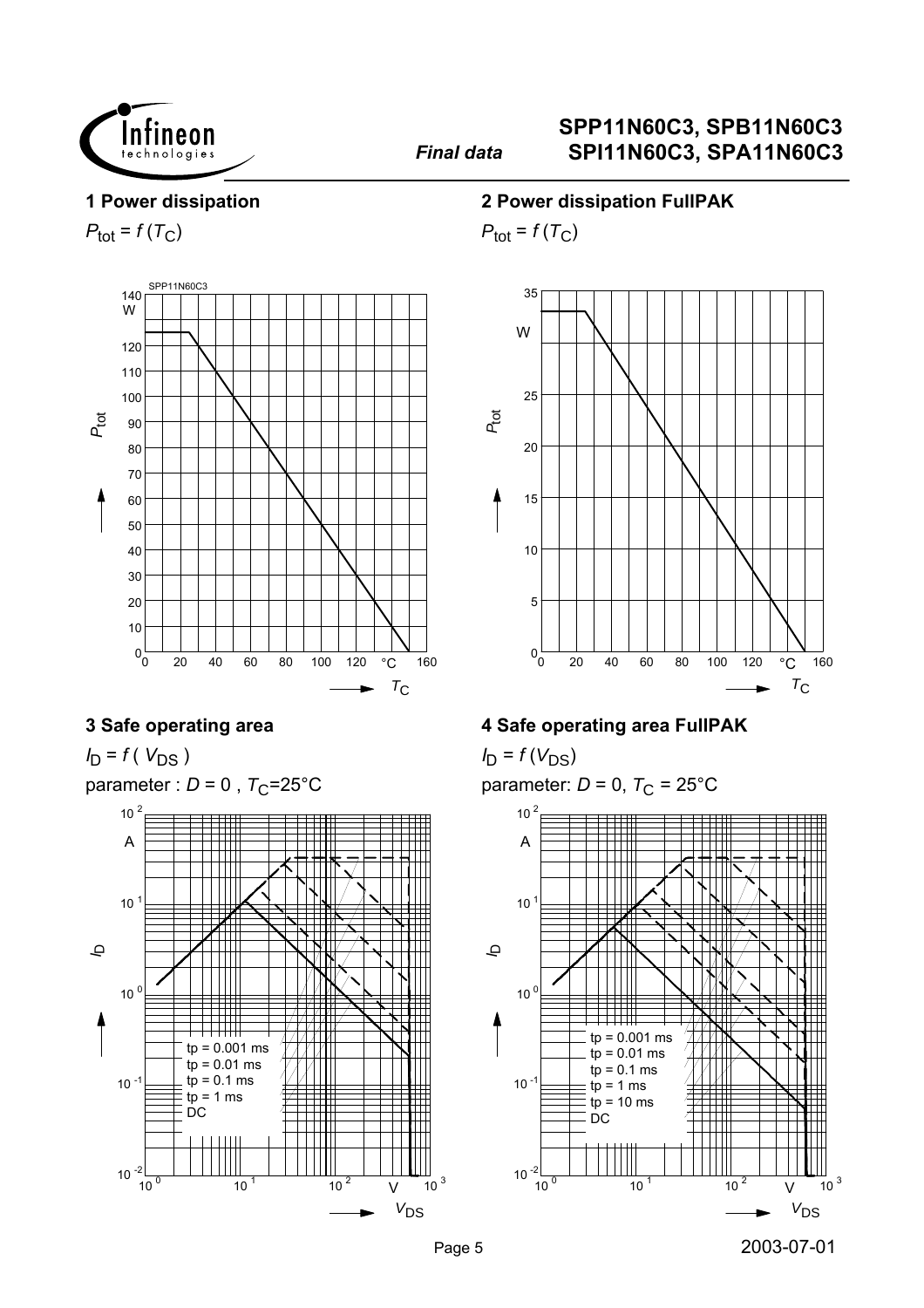

#### **5 Transient thermal impedance**

 $Z_{thJC} = f(t_p)$ parameter:  $D = t_0/T$ 



#### **7 Typ. output characteristic**

 $I_D = f(V_{DS})$ ; T<sub>j</sub>=25°C parameter:  $t_p$  = 10 µs,  $V_{GS}$ 



## **6 Transient thermal impedance FullPAK**

 $Z_{thJC} = f(t_D)$ parameter:  $D = t_0/t$ 



## **8 Typ. output characteristic**

*I*<sub>D</sub> = *f* (*V*<sub>DS</sub>); *T*<sub>j</sub>=150°C parameter:  $t_p$  = 10 µs,  $V_{GS}$ 

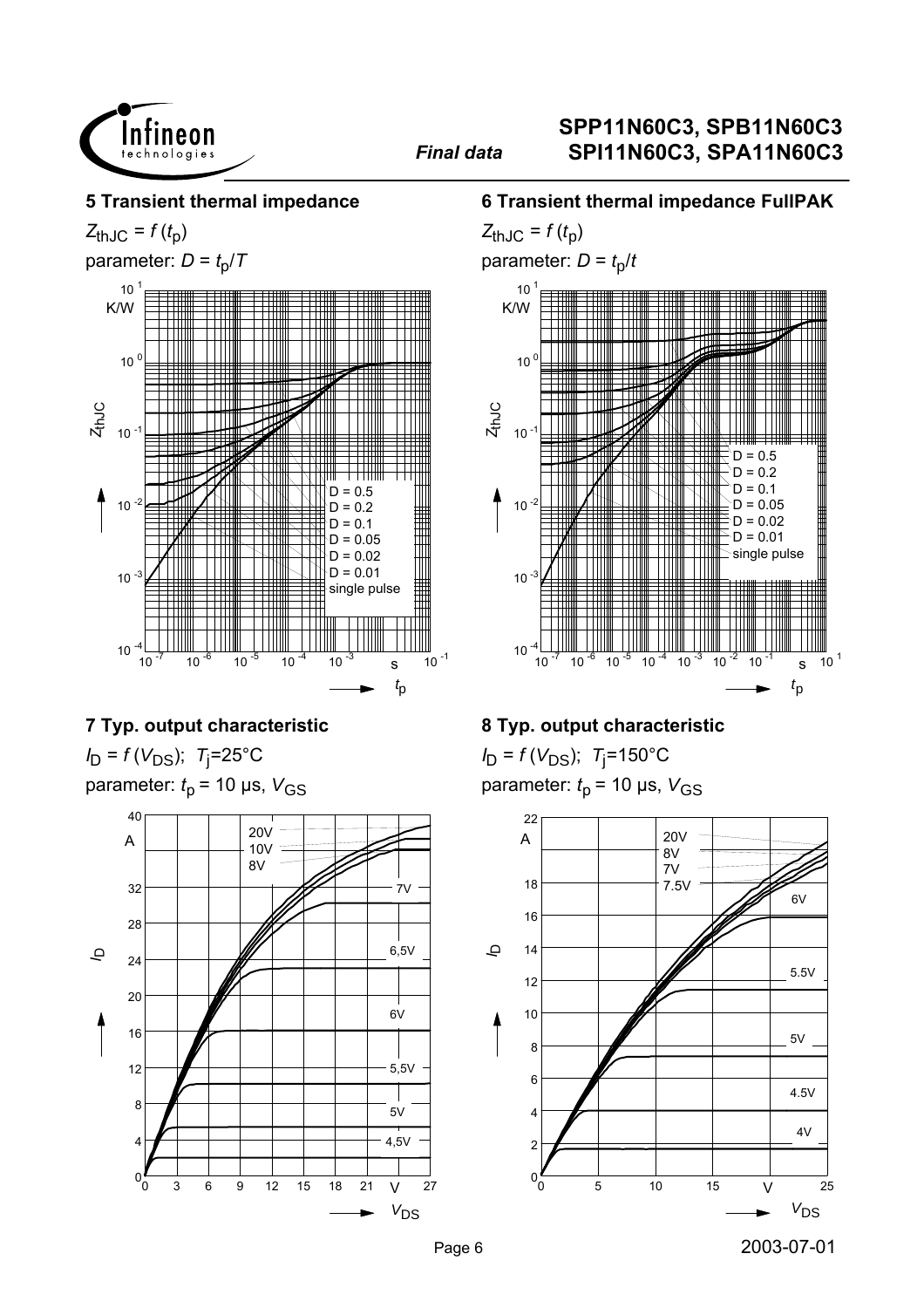

#### **9 Typ. drain-source on resistance**

 $R_{DS(on)}=f(I_D)$ 

parameter: T<sub>j</sub>=150°C, V<sub>GS</sub>



## **11 Typ. transfer characteristics**

*I*<sub>D</sub>= *f* (*V*<sub>GS</sub> ); *V*<sub>DS</sub>≥ 2 x *I*<sub>D</sub> x *R*<sub>DS(on)max</sub> parameter:  $t<sub>p</sub>$  = 10 µs



#### **10 Drain-source on-state resistance**

 $R_{DS(on)}$  =  $f(T_j)$ parameter :  $I_D$  = 7 A,  $V_{GS}$  = 10 V -60 -20 20 60 100 °C 180  $T_i$  $0 - 60$ 0.2 0.4 0.6 0.8 1 1.2 1.4 1.6 1.8 Ω 2.1 <u>SPP11N60C3</u> *R*DS(on) *typ 98%*

## **12 Typ. gate charge**

 $V_{GS} = f (Q_{Gate})$ parameter:  $I_D$  = 11 A pulsed

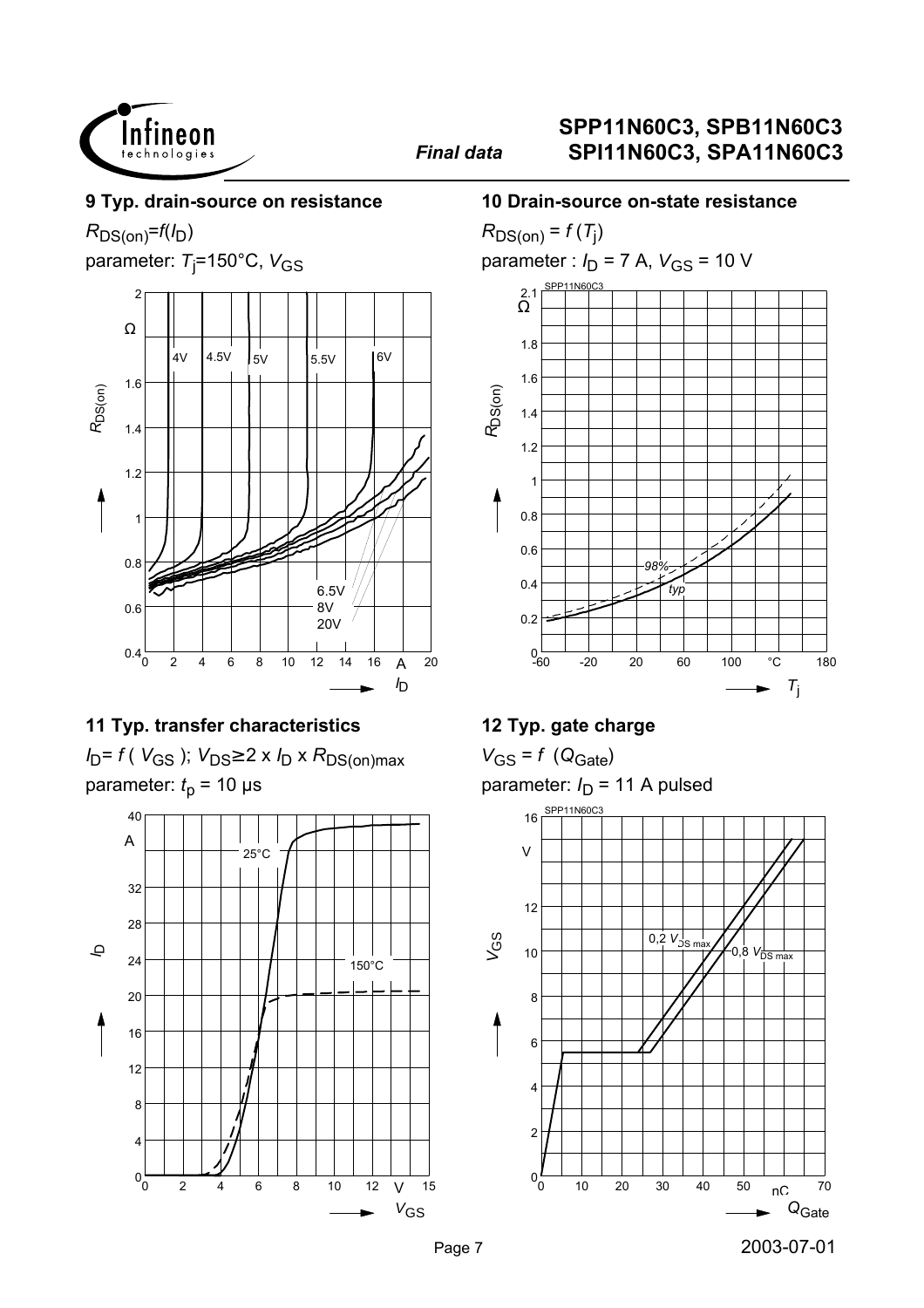

**13 Forward characteristics of body diode**

 $I_F = f(V_{SD})$ 



## **15 Typ. switching time**





#### **14 Typ. switching time**

 $t$  =  $f$  (/<sub>D</sub>), inductive load,  $\tau_{\rm j}$ =125°C par.:  $V_{DS}$ =380V,  $V_{GS}$ =0/+13V,  $R_G$ =6.8Ω



#### **16 Typ. drain current slope**

d*i*/d*t* = f(*R*<sub>G</sub>), inductive load, *T*<sub>j</sub> = 125°C par.: V<sub>DS</sub>=380V, V<sub>GS</sub>=0/+13V, I<sub>D</sub>=11A

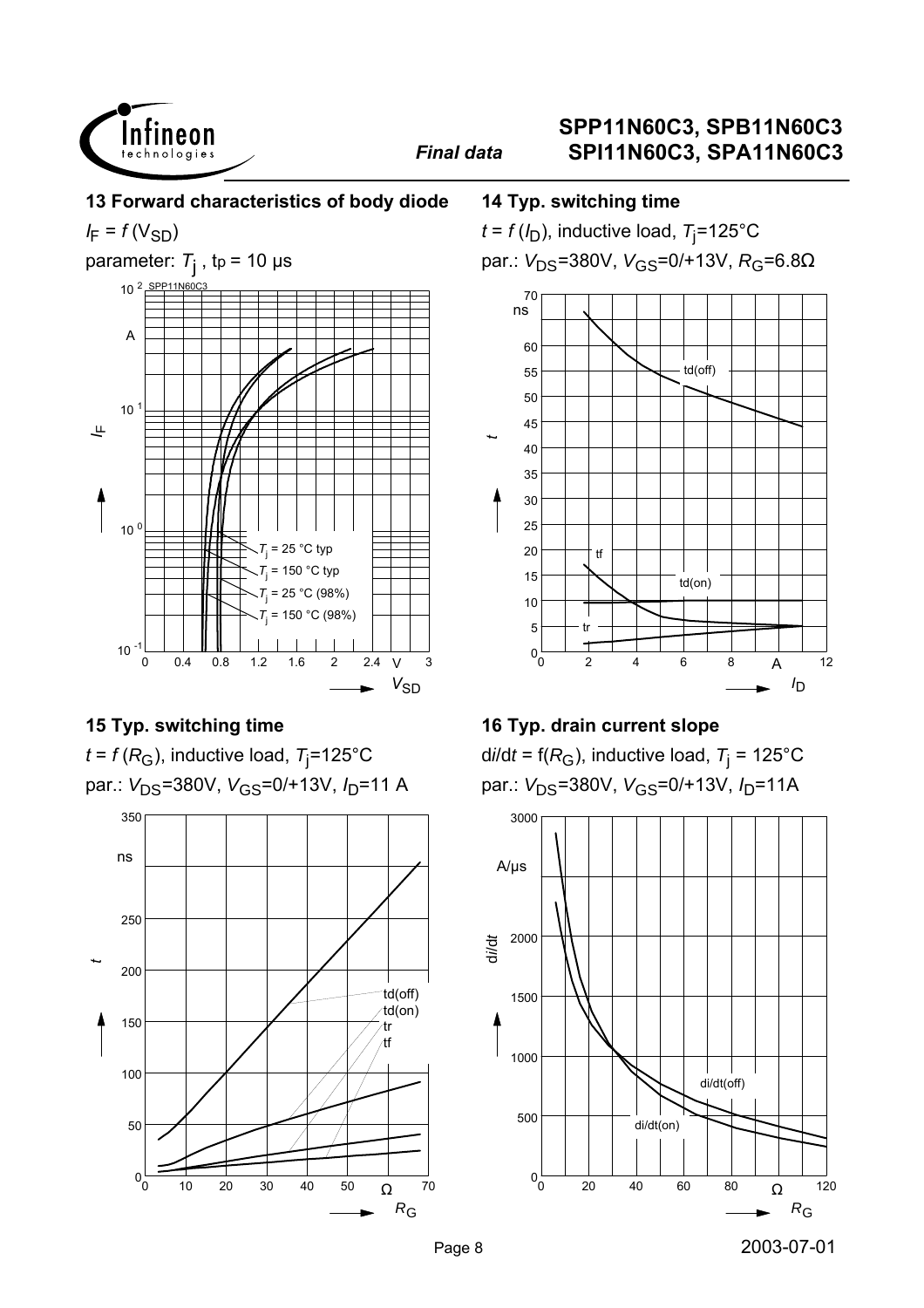

### **17 Typ. drain source voltage slope**

d*v*/d*t* = f(*R*<sub>G</sub>), inductive load, *T*<sub>j</sub> = 125°C par.: V<sub>DS</sub>=380V, V<sub>GS</sub>=0/+13V, I<sub>D</sub>=11A



## **19 Typ. switching losses**

 $\mathsf{E}$  = *f*(R<sub>G</sub>), inductive load, T<sub>j</sub>=125°C par.: V<sub>DS</sub>=380V, V<sub>GS</sub>=0/+13V, I<sub>D</sub>=11A



#### **18 Typ. switching losses**

 $E$  = *f* (/<sub>D</sub>), inductive load,  $T_{\rm j}$ =125°C par.:  $V_{DS}$ =380V,  $V_{GS}$ =0/+13V,  $R_G$ =6.8Ω



## **20 Avalanche SOA**

 $I_{AR} = f(t_{AR})$ par.:  $T_i \le 150$  °C

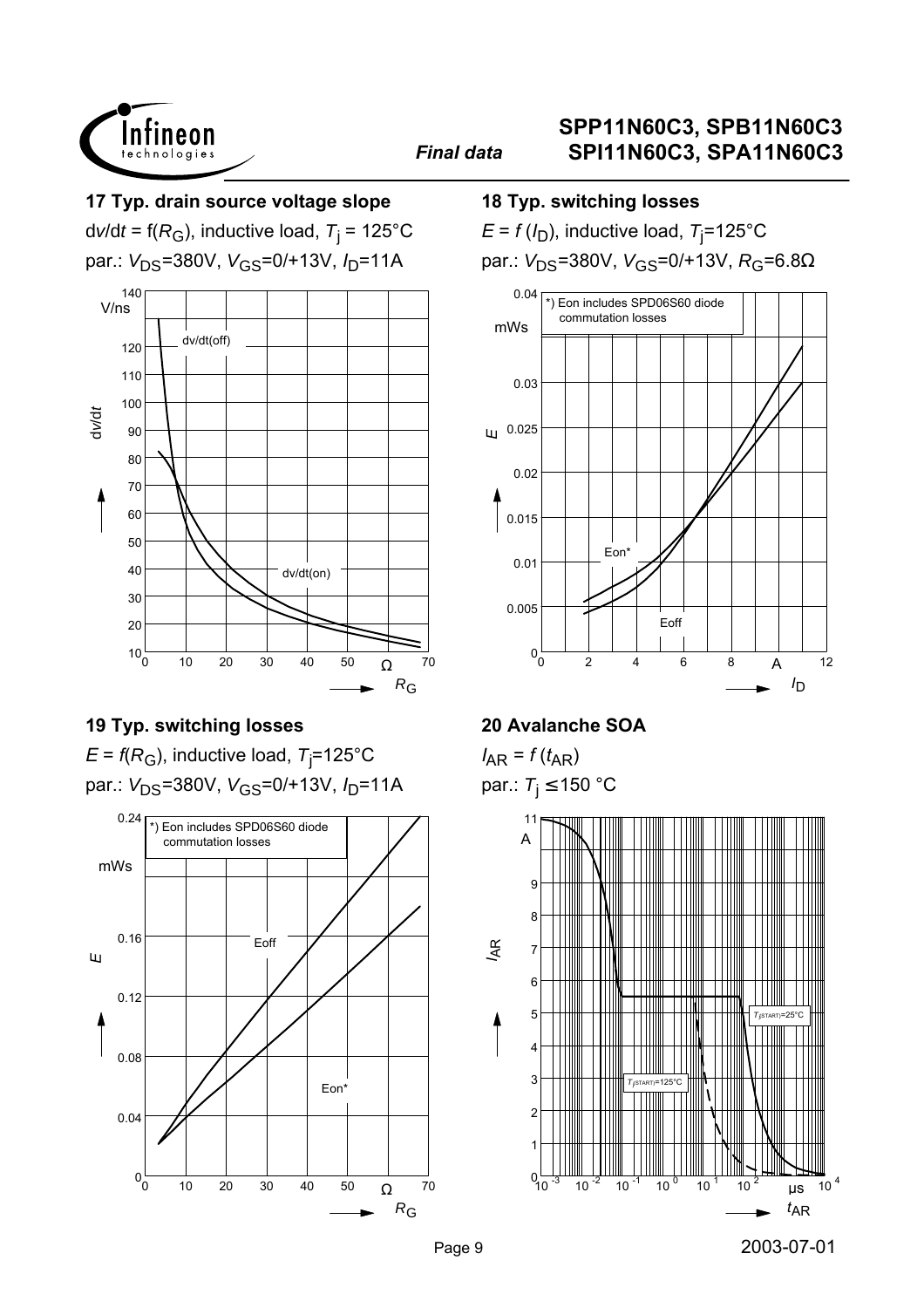

#### **21 Avalanche energy**

 $E_{AS} = f(T_j)$ par.:  $I_D = 5.5$  A,  $V_{DD} = 50$  V



### **23 Avalanche power losses**

 $P_{AR} = f(f)$ parameter:  $E_{AR}$ =0.6mJ



### **22 Drain-source breakdown voltage**

 $V_{(BR)DSS} = f(T_j)$ 



## **24 Typ. capacitances**

 $C = f(V_{DS})$ parameter:  $V_{\text{GS}}$ =0V,  $f$ =1 MHz

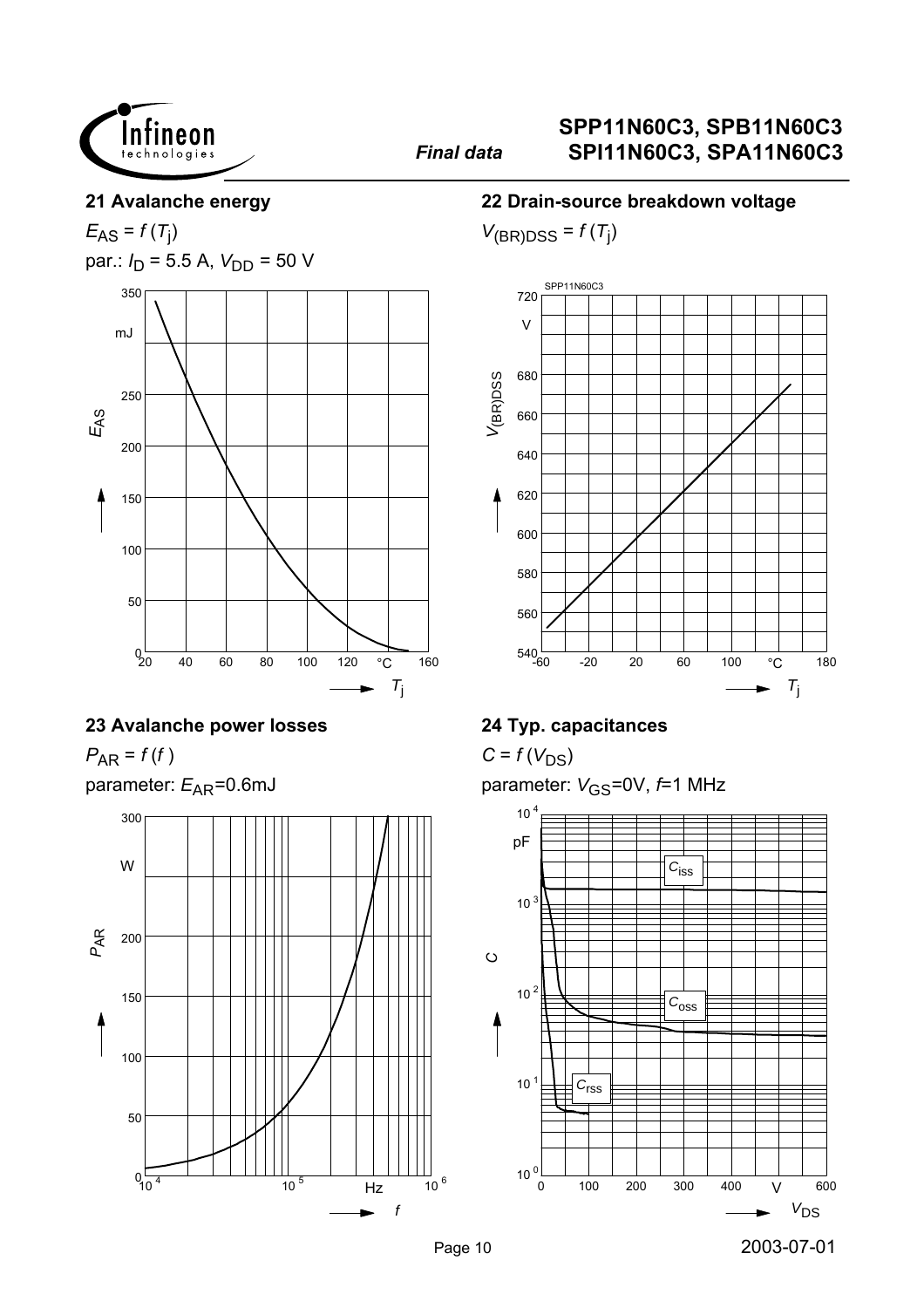

25 Typ.  $C_{\text{OSS}}$  stored energy  $E_{\rm oss}$ = $f(V_{\rm DS})$ 



Definition of diodes switching characteristics

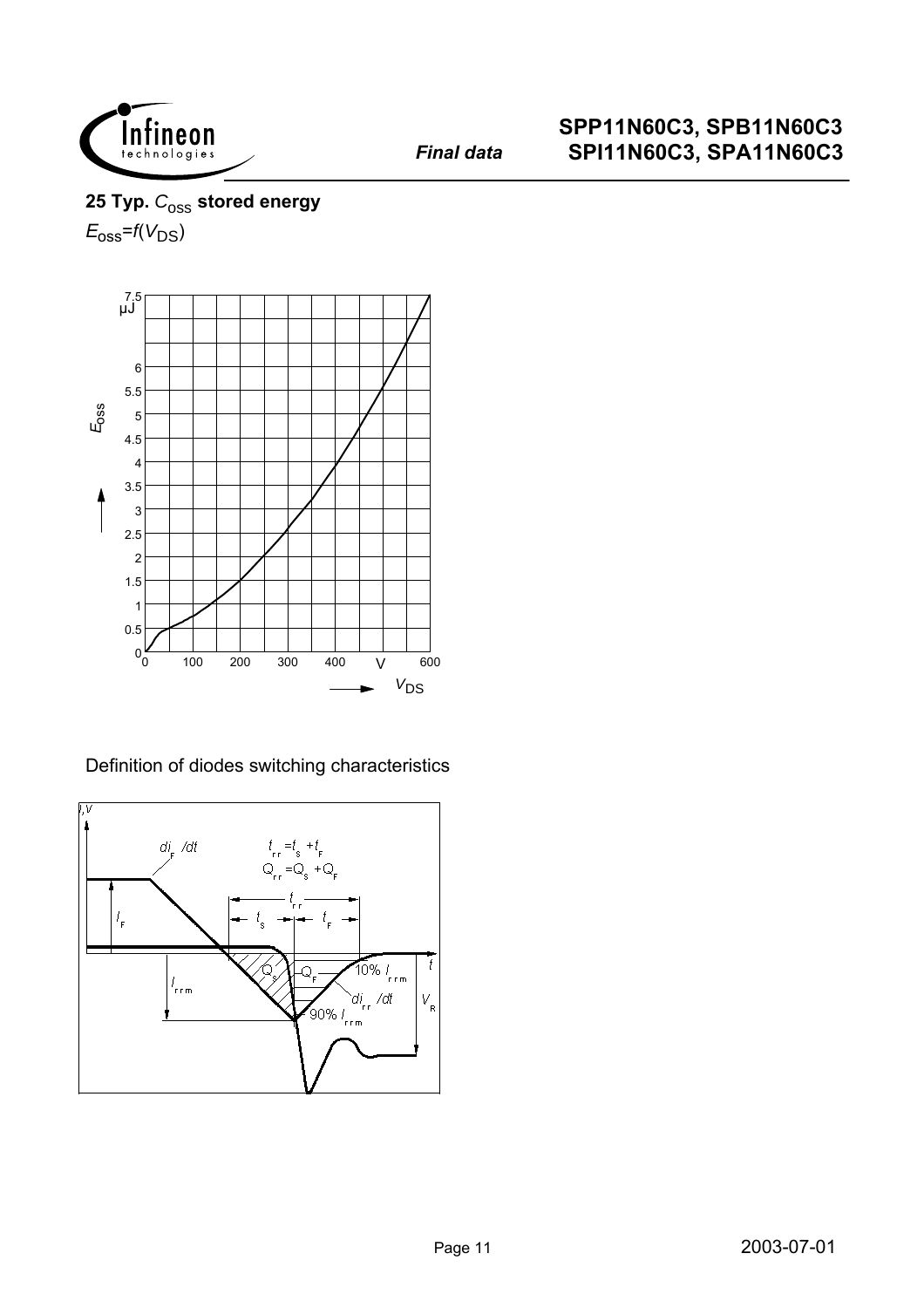

P-TO-220-3-1



All metal surfaces tin plated, except area of cut. Metal surface min.  $x=7.25$ ,  $y=12.3$ 

P-TO-263-3-2 (D2-PAK)



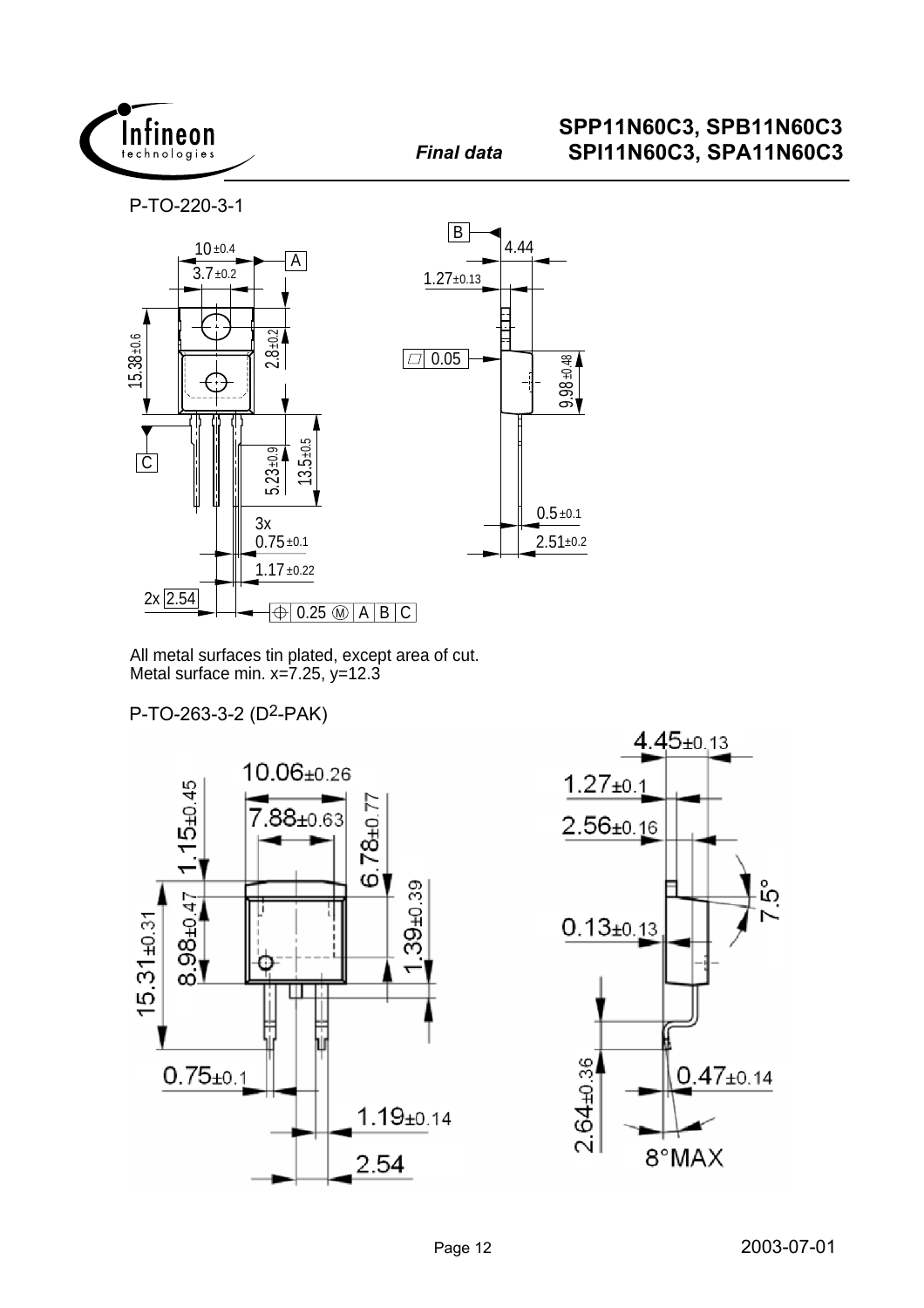





<sup>1)</sup> Typical Metal surface min.  $X = 7.25$ ,  $Y = 6.9$ <br>All metal surfaces tin plated, except area of cut.

## P-TO-220-3-31 (FullPAK)



Please refer to mounting instructions (application note AN-TO220-3-31-01)